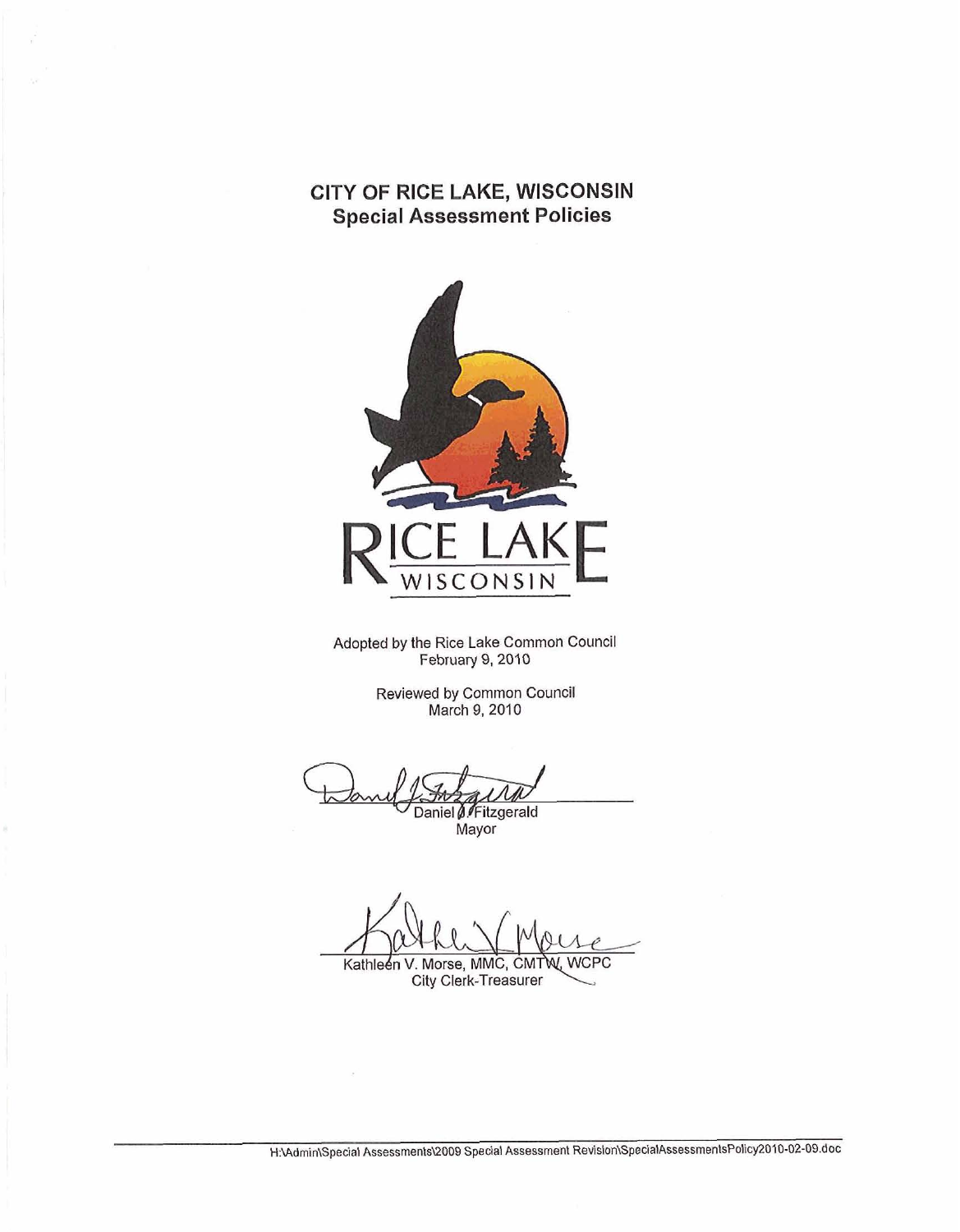### **I. INTRODUCTION**

The League of Wisconsin Municipalities, in a League Handbook entitled "Special Assessments in Wisconsin" (revised and reprinted in 2001), defines "special assessments" in its "preface" in the following manner:

**Special assessments are charges levied by local governments against real property to defray the costs of public work or improvements which benefit such property. For over a century, Wisconsin municipalities have used special assessments as a method to finance local public works and improvement projects. Special assessments are flexible. They can be used to pay for street construction, curb and gutter, storm and sanitary sewer improvements, water mains and facilities, tree removal, park land condemnation and many other public improvements. Because only those properties which specially benefit from the improvement bear the cost of the improvement, the general property tax is not burdened. Special assessments, therefore, are useful financial tools for municipalities. Indeed, their usefulness increases as demand grows for each municipal dollar.**

Municipalities are given the "power" to levy "special assessments" by Wisconsin State Statutes 66.0701. This statute allows municipalities to proceed with such assessments by means of two (2) "optional powers", they are: the police power or the taxing power.

- (1). The police power allows the local governing body to enact ordinances and take action "…for the health, safety, and welfare of the public."
- (2). The taxing power is the general power of any government to levy taxes to pay for improvements and services provided.

Under either the police power or the taxing power, some special benefit must accrue to property in order for it to be burdened with a special assessment. The difference between specially assessing under one or the other power lies in the criteria necessary to establish the amount to be assessed and the procedures to be followed. Under the police power, the governing body must determine the actual existence of benefits while, under the taxing power, it must calculate the actual value of the benefits conferred (League Handbook, 2001, Page 2).

The League of Wisconsin Municipalities handbook goes on further to differentiate between "police power" and "taxing power". A special assessment made under the general taxing power must be based on the actual benefit accruing to the involved property.The maximum legal limit of an assessment based on the taxing power is the actual value of benefits conferred on the property by the public improvement.

A special assessment under the police power action must satisfy two (2) basic requirements:

- (1) the property must in fact benefit from the improvement [Wisconsin Statutes 66.0703 (1)]; and
- (2) the amount of the assessment must be made on a "reasonable basis".

Benefits under police power assessments need not be precisely determined although they must exist and must be special as opposed to benefits conferred on an entire community. "The whole theory of special assessment [under the taxing power] is that the property owner is merely rendering an equivalent for the benefit which he has received." "If the amount of the special assessment exceeds the amount of the benefits there is a taking of private property without due process of law." Regardless of the "power" invoked to support the levy, the total sum of special assessments levied and collected cannot exceed the total cost of the project (League Handbook, 2001, Pages 2 and 3).

In the City of Rice Lake, all special assessments are levied under the police power unless specifically stated otherwise by the Common Council. The decision to not use police power shall be specifically stated in the necessary resolution, otherwise the "default" action shall be the use of police power.

Wisconsin State Statutes 66.0705 (1) (a) declares the following as to what properties are subject to special assessments for local improvements: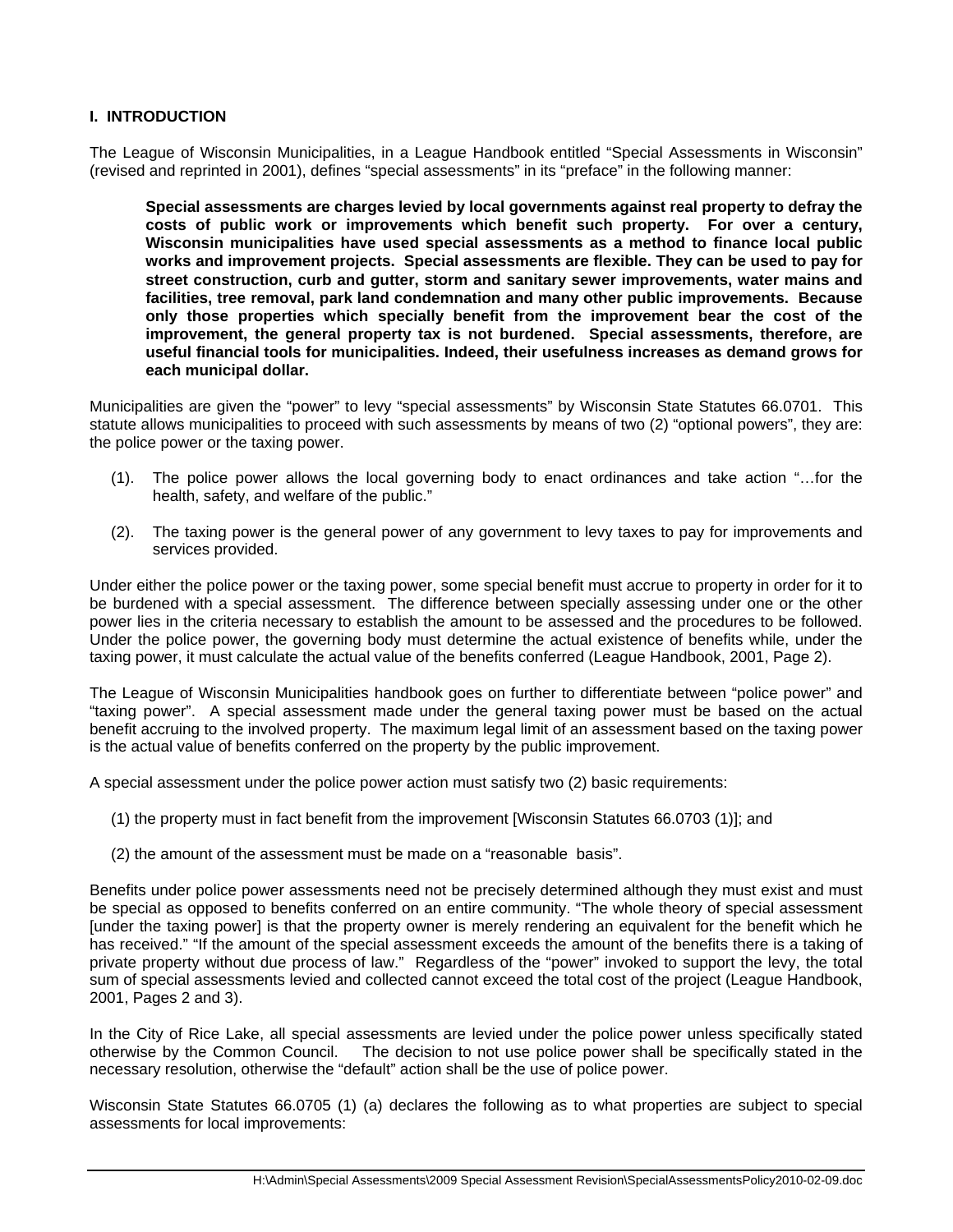**The property of this state, except that held for highway right-of-way purposes or acquired and held for purposes under s. 85.09, and the property of every county, city, village, town, school district, sewerage district or commission, sanitary or water district or commission, or any public board or commission within this state, and of every corporation, company or individual operating any railroad, telegraph, telecommunications, electric light or power system, or doing any of the business mentioned in Chapter 76, and of every other corporation or company whatever, shall be in all respects subject to all special assessments for local improvements.**

Wisconsin courts have applied the following "principles" regarding benefit which will support a special assessment:

- (1). The assessment is presumed to be based on actual benefits.
- (2). The benefits supporting a special assessment must be unique and special, not general.
- (3). Special benefit reasonably certain to be realized in the future will support an assessment.
- (4). Taxing power assessments may not exceed actual benefits over damages.
- (5). Police power assessments must confer some special benefit and not be arbitrary or allocated unequally or unfairly.
- (6). Mere uniform treatment does not establish reasonableness or an assessment (League Handbook, 2001, Pages 4-5).
- (7). City sidewalks are assessed by authority of §66.0907, under which installation, removal, repair and maintenance costs of sidewalks are levied under police power and do not require a showing of benefit to the property charged.

The League of Wisconsin Municipalities handbook also describes in detail various "alternative assessment formulas" and special uses for special assessments (League Handbook, 2001, Pages 6-9). The various "alternative assessment formulas" described in the handbook are: front foot assessments, area assessments, combined area-front foot assessments, corner lots, residential equivalency units (REUs), and transportation improvements methodology. There are special uses for special assessments that can be levied against benefiting properties such as assessor's plats, Business Improvement Districts (BIDs), condemnation and special assessments, current services assessments, parking systems, sidewalks, tree care, utility laterals, and utility acquisition.

The City of Rice Lake does not utilize all the types of special assessments aforementioned in this section of the special assessment policy document. This information, for the most part, is outlined to the reader to be instructive of the various types of special assessments that are allowed by the State of Wisconsin. The federal constitution allows only the federal government and the "states" to have "sole taxing authority" on their own right, but, these entities may permit lower forms of government (like counties, cities, townships, villages) to tax by establishment of law. Therefore, because the sovereign State of Wisconsin has established Wisconsin State Statutes 66.0701, it has permitted such special assessments to be levied by "lower forms of government" within its boundaries. It is also fact that how "special assessments" are levied in accordance to the law has been subject to much legal interpretation by the Wisconsin State Court system. The City does levy some form of "special assessments" to be of benefit through its policies that reflect state statutes and community values.

Of the various types of special assessments permitted by law, the City of Rice Lake directs that the engineering consultant utilize the most reasonable basis available. The application of this basis is to be outlined in the engineering report that is to be made a part of the special assessment proceedings.

#### **II. OVERVIEW**

The City's current special assessment ordinance/policy has "evolved" over the years to its current status as we know it today. The City of Rice Lake had as a special assessment policy the practice whereby the municipality assumed most if not all of the assessments in the 1960s and 1970s when there was much growth ongoing at that time. The "pendulum" on the City's participation then swung to where the developer was compelled to pay for most, if not all of the special assessments—around the latter portion of the 1970s to early 1980s. The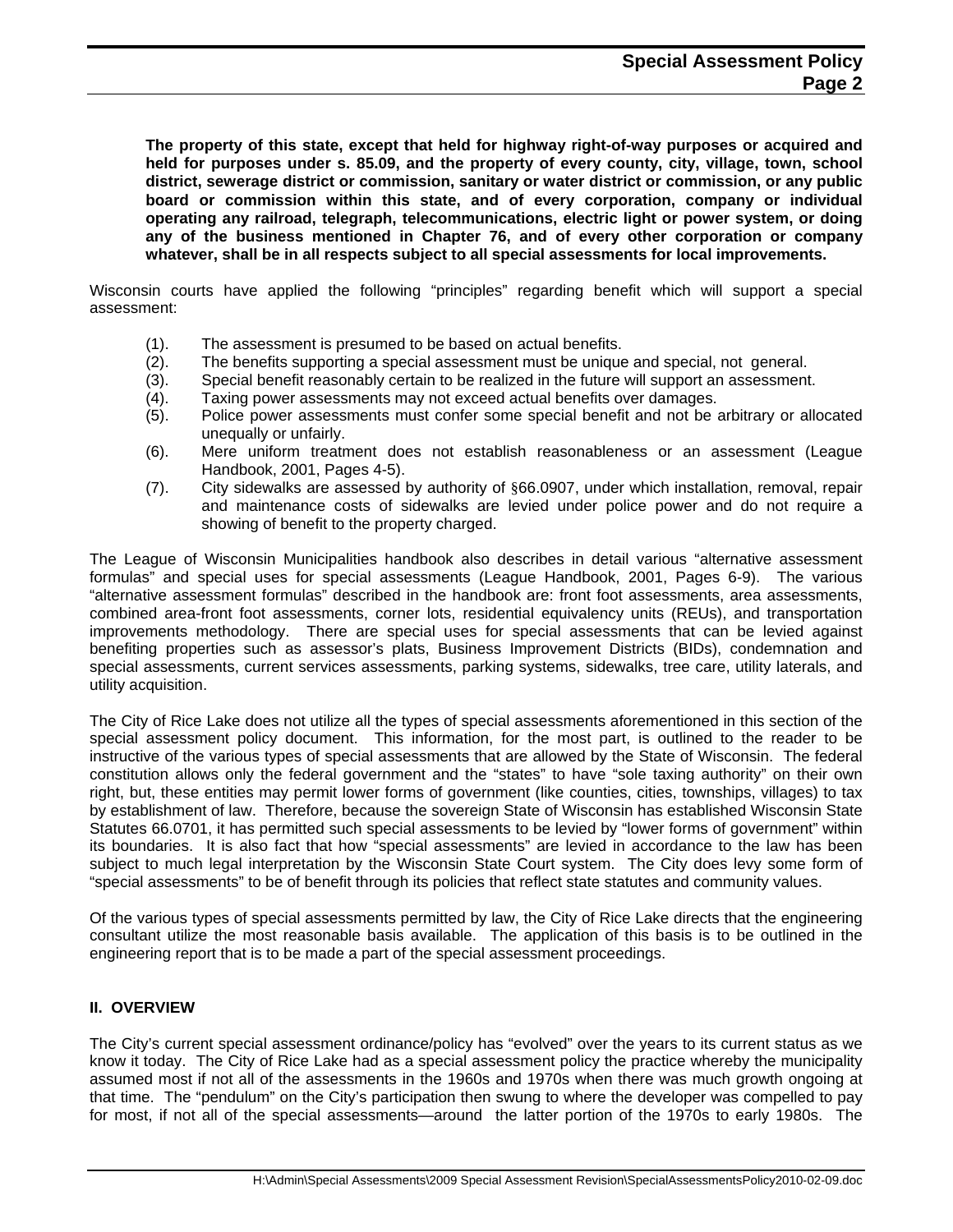change in who pays for infrastructure improvements was a decision made by the municipality at that particular time when the City's Subdivision and Platting Code was being rewritten.

The City made several other "amendments" to its special assessment procedures, most notably in the latter 1990s. These "amendments" have allowed for the current municipal practice whereby, unless for extraordinary reasons, the developer pays most (80%) of development costs and the City "participates" (in an "incentive" manner) with infrastructure improvements (to no more than 20%). The City has also attempted to achieve various "incentives" to be catalysts for continued and sustained growth in the community by adoption of a special assessment policy on April 13, 1999. The City has amended this policy document to place more of the public improvement costs upon the "developer" on January 9, 2001.

### **III. CURRENT SPECIAL ASSESSMENT PROCEDURES**

The City of Rice Lake developed an infrastructure extension procedure policy to better coordinate such projects in 1993. That procedure policy was adopted to better facilitate infrastructure projects among various departments within the City of Rice Lake, the Rice Lake Utilities, City Engineer and potential developers. This procedure has resulted in meetings between the aforementioned parties to discuss a wide range of development issues that are important to each and every infrastructure project. City representatives make known the Chapter 259 Land Division Code and special assessment policy requirements. The City Engineer develops an "engineer report" in accordance with municipal codes, policies and Wisconsin State Statutes. The City or its agents outline various policies to affected property owners through either verbal or written correspondence on various infrastructure projects over the years and will continue to do so in the future.

Information will be provided to and input sought from the public in advance of the holding of any special assessment hearing in accordance with the following outline:

- $\triangleright$  An initial meeting will be held of all owners of benefitting property to inform them of the pending project, to notify them of the justification for pursuing the project at this time, and to seek their input.
- $\triangleright$  A second meeting will be held which shows the project plan including as many of the ideas presented by the public at the first meeting which the engineer and / or staff deem feasible to incorporate into the plan.
- $\triangleright$  All comments of the public, whether incorporated into the plan or not, will be submitted with the Engineer's Report which is provided to the Council as a part of the special assessment process.

#### **IV. SPECIAL ASSESSMENT POLICIES**

Special assessments are a necessary part of any infrastructure project being built within the community that involve amenities such as curb and gutter, blacktop, sand and gravel, storm sewer, sewer and water, electric distribution facility extensions, sidewalks, street lights, excavating, removal of unsuitable materials, professional service costs for surveying, inspection, and engineering, etc. Such public improvements add to the physical makeup of the community that allow for development of homes, schools, parks, churches, industries, commercial businesses and the like. Such public improvements allow for delivery of various public and private sector services—police, fire, ambulance, telephone, snowplowing, cable television, postal delivery and many others. Such "development" in its many diverse ways create the "community" that is known as Rice Lake. This development has allowed the community to grow to its present size and becoming a "primary growth center" in Northwestern Wisconsin.

Listed in this section are the various "special assessment policies" that have been adhered to by the City of Rice Lake since at least the adoption and amending of the policy document in 1999. What is written in this section form the "major aspects" of the City's "special assessment policies." Other "public improvement standards" subject to the City's attention and that serve as "reinforcement" to these policies are Chapter 259 Land Division Code and Wisconsin State Statutes 66.0701 and 236. The reader of this document is cautioned to realize that this policy document is not all inclusive of all special assessment regulations/procedures nor do they address all unique situations that can sometimes occur with public improvements.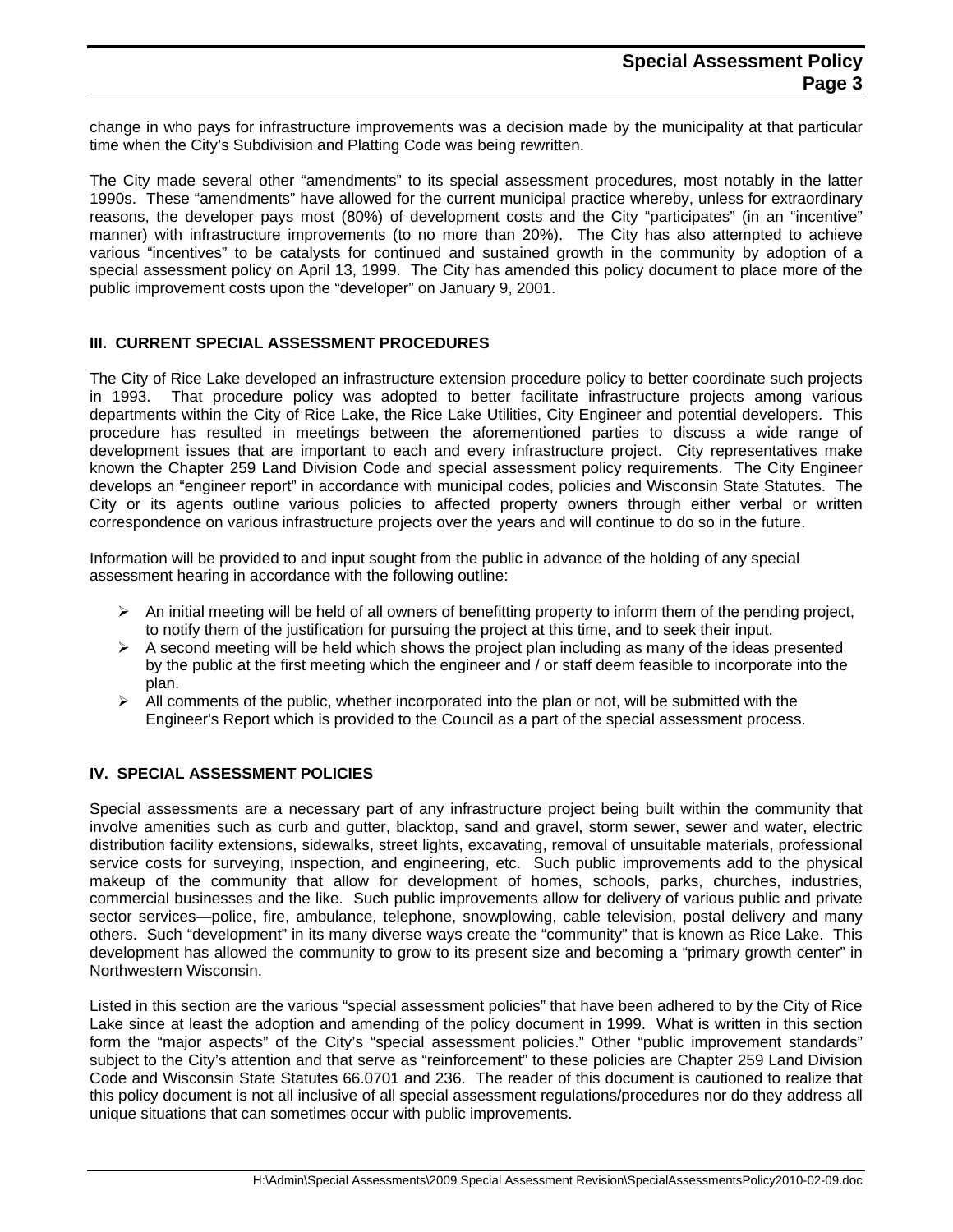The "major aspects" of the City's "special assessments" policy include, but are not limited to, the following:

- (1). The City "underwrites" nearly all development projects. This means that "temporary funds" for the construction of the project are provided by the City (either through borrowings or with cash-on-hand). At the conclusion of construction, these costs are then allocated to the developer and other benefiting properties.
- (2). Developers and other benefiting properties (i.e. those to be special assessed) pay for:
	- curb and gutter
	- sidewalks (new sidewalk installation on existing residential streets will not be assessed)
	- water and sanitary sewer main lines up to ten (10) inches in diameter
	- installation and replacement of water and sanitary sewer service laterals from the main line to the right-of-way\*
	- half of the cost to replace existing water main lines less than six (6) inches in diameter (subject to 10" maximum stated above)
	- storm sewer up to 24 inches ( 24") in diameter
	- sand and gravel
	- two inches (2") of hard surface paving
	- prorated surveying, inspection and engineering fees

The City pays for:

- excavation for streets and sidewalks
- half of the cost to upgrade water mains as discussed above
- water, sanitary sewer, and storm sewer utility main line diameter (including storm sewer) greater than that aforementioned
- blacktop in excess of two inches (2")
- reconstruction, maintenance and replacement of existing pavement systems,
- replacement of curb and gutter
- replacement of storm sewer
- replacement of water main lines six (6) inches in diameter or greater
- prorated surveying, inspection and engineering fees
- installation of replacement trees in the boulevard if desired by the adjoining property owner
- \*Note: Rice Lake Utilities will reimburse the cost of water and sanitary sewer lateral replacement from the main to the right-of-way if the property owner replaces the lateral line from the right-of-way to the building.

However, for new construction the City's "general fund", exclusive of the Rice Lake Utilities, share of the "public improvements" shall be capped at no more than twenty percent (20%) of the total project and Rice Lake Utilities share shall be as allowed in the Wisconsin Public Service Commission rate tariffs for the electric and water utilities

Developers shall be responsible for one hundred percent (100%) of project improvements should their "public improvement" projects not be part of the City's Capital Improvements Program (CIP). The deadline for requesting that project improvements be part of the CIP shall be September 1 of the year prior to the requested development.

- (3) The Wisconsin Public Service Commission rate tariffs for the extension of electric service shall be followed. Generally, this means that at least 50% of the cost of the extension is paid "up front" with the remainder being paid on completion.
- (4). Large projects are "phased" over several years for budget or bonding purposes. The City places such "phased" development projects within its annual Capital Improvements Plan (CIP) when undertaking the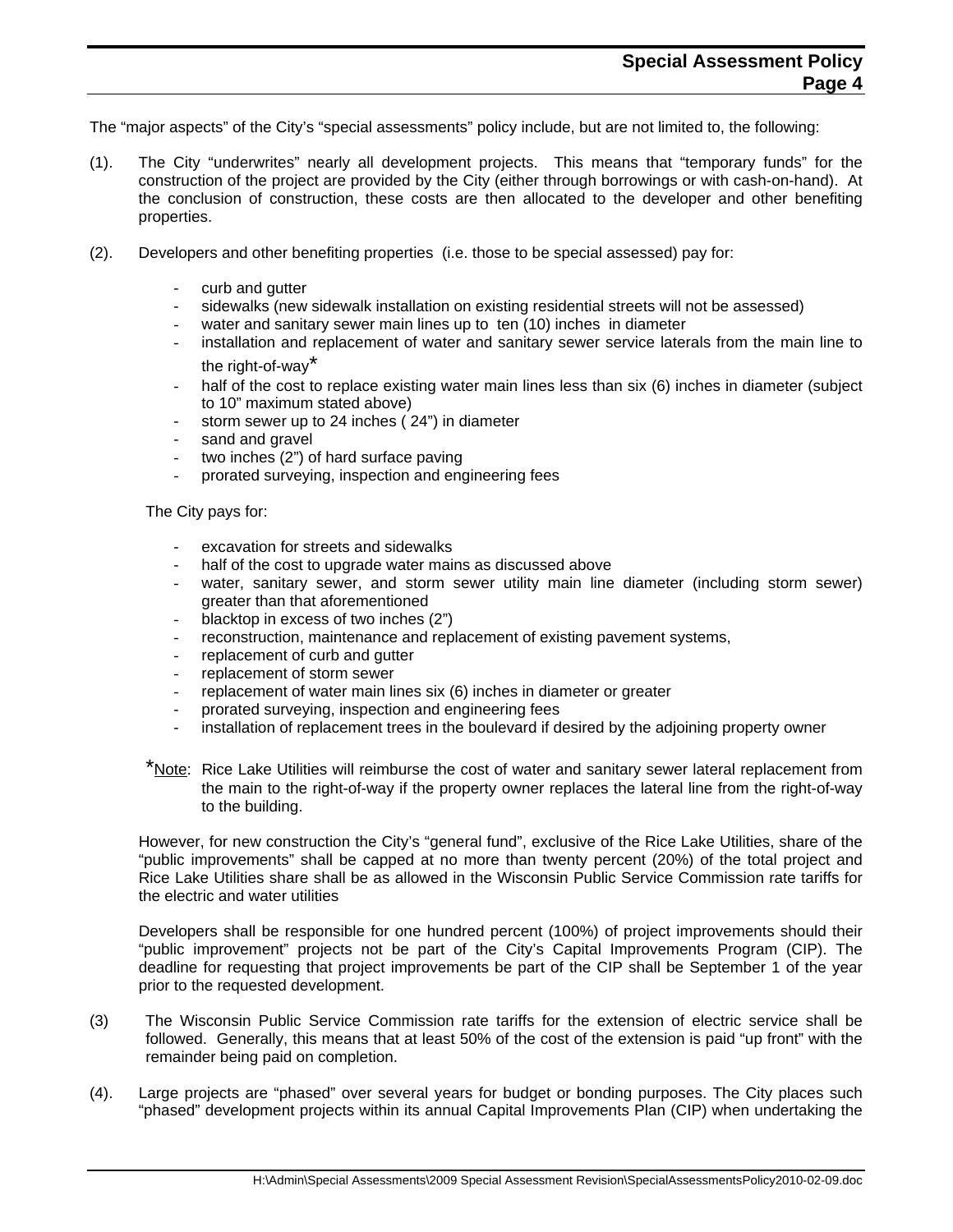municipal budget process. Such placement of large, phased infrastructure projects within the CIP will allow for consideration of them during the budget process for the given year that they are scheduled.

(5). Developers who "initiate" a project (this shall not be construed to include complaints or suggestions from citizens) are asked to pay for them upon "project completion." "Initiation" shall be defined as a request to have the project done sooner than such would have been completed as a part of the City's capital improvement process.

A "developer" shall be defined as someone who requests in writing or by petition the public improvements to be accomplished sooner than the CIP process allows. A "developer" shall also be defined as the original owner of the remaining contiguous benefitting property from which the development has been subdivided.

The City defines "project completion" as being the placement of the first lift of blacktop on a roadway for new development projects. "Project completion" for reconstruction projects is defined as when the project is entirely completed for infrastructure placement and engineering.

 Other benefiting property owners—"caught in the middle"—who are not requesting the improvements are assessed as follows:

- If principal cost of assessment is less than \$250, all in one year including interest accrued thereon together with the first half of property taxes.
- If principal cost of assessment is greater than \$250, but less than \$1,250, in five equal installments (totaling the principal cost of the assessment), paid annually with interest accrued thereon, together with the first half of property taxes at an interest rate of 2% above the interest rate<sup>1</sup> charged to the City during the most recent general obligation bond borrowing with an amortization period of ten (10) years.
- If principal cost of assessment is greater than \$1,250, in ten equal installments (totaling the principal cost of the assessment), paid annually with interest accrued together with the first half of property taxes at an interest rate of 2% above the interest rate charged to the City during the most recent general obligation bond borrowing with an amortization period of ten (10) years.

The "other benefiting property owners" are also billed for public improvements upon "project completion" (with interest accruing 30 days after such billing), as specified for the dollar amounts noted in this subpoint.

Someone labeled as "other benefiting property owner" shall be defined as a person whose property is served by "public improvements", but did not make the initial request for them in writing or by petition.

- (6). As part of the special assessment process, developers and other benefiting property owners are given the "engineer's report", the "Lien Acceptance" document, and a map of the project area. They are also informed that if they "object" to the project or "special assessments" that a "public hearing" will take place to consider their input along with expected benefits of the project and that the governing body would make final decisions on the project once all necessary input/information had been received on the proposed project. The governing body, by Wisconsin Statute 66.0701, can impose all, part or none of the special assessments after taking testimony at a public hearing.
- (7). Property owners who own undeveloped agricultural land which is not likely to be developed in the near future can be granted a "deferment" of special assessments in compliance with Wisconsin State Statutes and City policy. This deferment can be for up to ten (10) years or until the property is rezoned, subdivided, improved, or sold—whichever comes first. Wisconsin State Statutes allow for properties zoned for and in use as "exclusive agricultural lands or for which a farmland preservation agreement"

 $\overline{a}$ 

<sup>1</sup> Charging "2% above the cost of borrowing" is intended to cover the City's cost of administering special assessments including recording, collection, management of delinquencies, etc.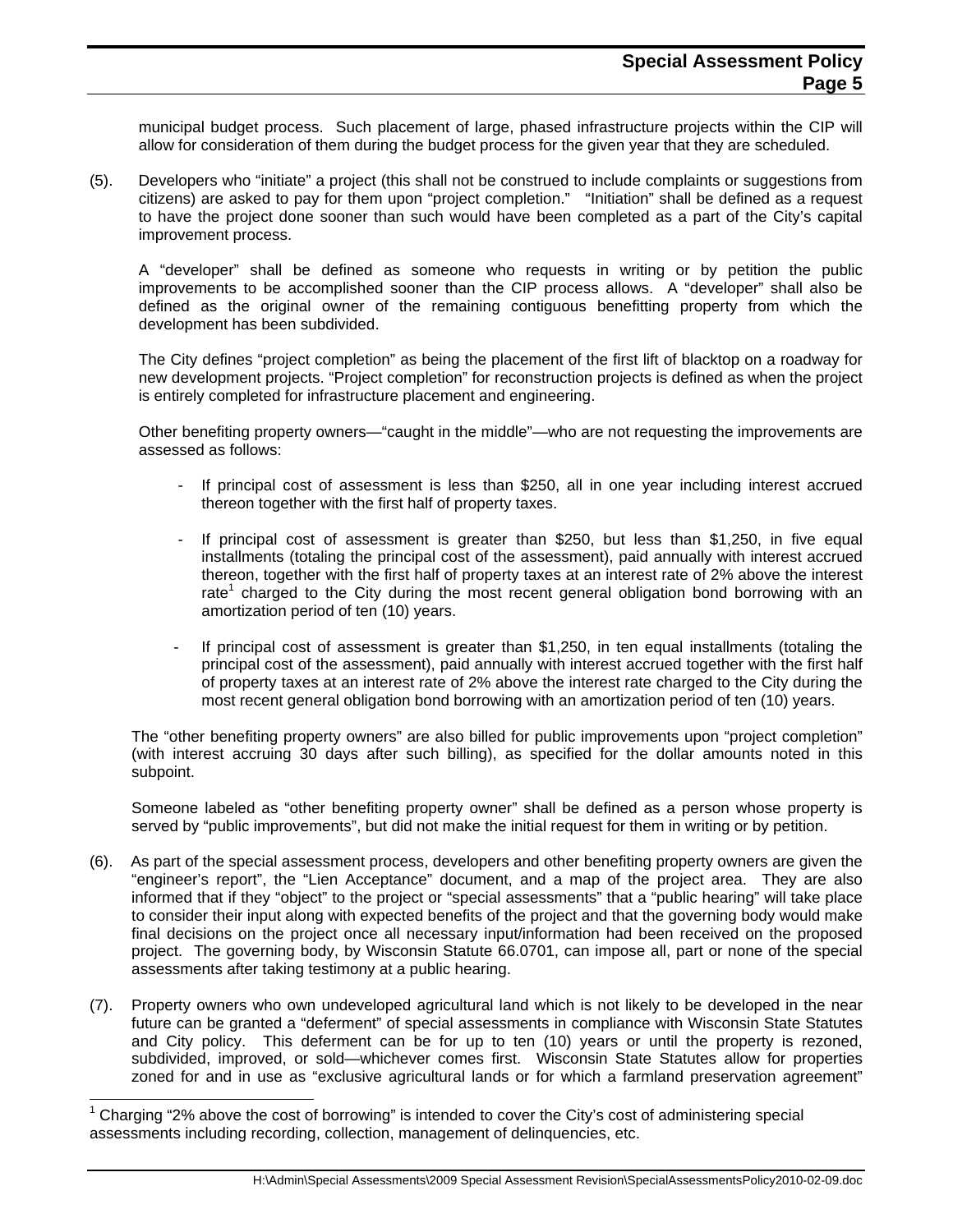under Subchapter V of Chapter 91, Wisconsin Statutes., has been recorded, are exempt from special assessments for sanitary sewers, water, lights or nonfarm drainage unless the assessments were imposed prior to the recording of the agreement or prior to zoning of the land for exclusively agricultural use under Subchapter V. Land covered by this exemption must be denied use of an improvement created by the special assessment as long as the owner of the land has a recorded agreement under Subchapter V or the land is zoned for exclusively agricultural use under Subchapter V, unless the owner pays the amount that would have been paid had the land not been excluded (League Handbook, 2001, Page 3).

(8). The City's "special assessment" policy of assessing on the longer side of corner lots has been past practice and adhered to when "benefit" is assigned through the state statute mandated "engineer report". The cost of the short side is "spread" over the entire project unless the short side is 150' or longer, in which case the difference between the length of the long side and 150' is assessed directly to the benefiting property. The reason for the 150' limitation is that—at this point—virtually any property could be subdivided with the new parcel receiving "full" benefit of the improvements adjoining the "short" side.

This "corner lot rule" only applies to low-density residential (i.e. RS, R, and RE zoning districts) storm sewer, water and sanitary sewer. In all other zoning districts, curb and gutter, sand and gravel, hardsurfacing, and any other assessable improvements—including prorated surveying and engineering—are fully assessed to the short as well as the long side.

(9). New construction special assessments are one time only public improvement costs as specified by this policy to be borne by developers and property owners. Such special assessments, unless otherwise specified, shall be deemed to be exercised as a "police power" deriving benefit to those properties affected by such public improvements as allowed by law.

 Reconstruction projects are those that have, to a significant extent, already borne public improvements based upon past demand and specially assessed as benefit as an exercise of "police power" as allowed by law.

 An exception to the policy to not assess reconstructed infrastructure concerns existing sidewalks. In the case of sidewalks, the City pays for the removal of the dilapidated sidewalk and installation of base grade, but the property owner is responsible for the cost of reinstallation.<sup>2</sup>

(10). Sidewalks shall be placed in the City of Rice Lake in a manner outlined in this section for all new construction and reconstruction projects.

 Sidewalks shall be placed in all residential, commercial, and industrial areas of the community. Sidewalks shall be placed upon both sides of roadways that are defined as "new construction" in the community and special assessed accordingly. Sidewalks shall be placed on only one (1) side of an existing roadway being "reconstructed" in the community and special assessed accordingly. Sidewalks to be placed on one (1) side of an existing roadway being "reconstructed" shall be placed adjacent to existing waterlines, unless conditions dictate otherwise. Sidewalks in reconstruction projects shall be connected to streets that have them as a "connecting link", even though their placement may be outside the reconstruction project scope.

 An "exception" to sidewalk placement shall be for road construction deemed as "pavement replacement" projects found in the community.

Other exceptions to sidewalk placement shall be for cul de sacs and dead end streets.. Sidewalks will not be required on these streets, as they do not continue and connect to other streets.

(11). A special assessment deemed to be a "utility cost" is one borne by the Rice Lake Utilities (water and sewer) for "oversizing" of a utility mainline greater than ten (10) inches in diameter. Similarly, only storm

l

 $2$  In general, this policy results in the property owner paying 40% of the total cost of sidewalk replacement.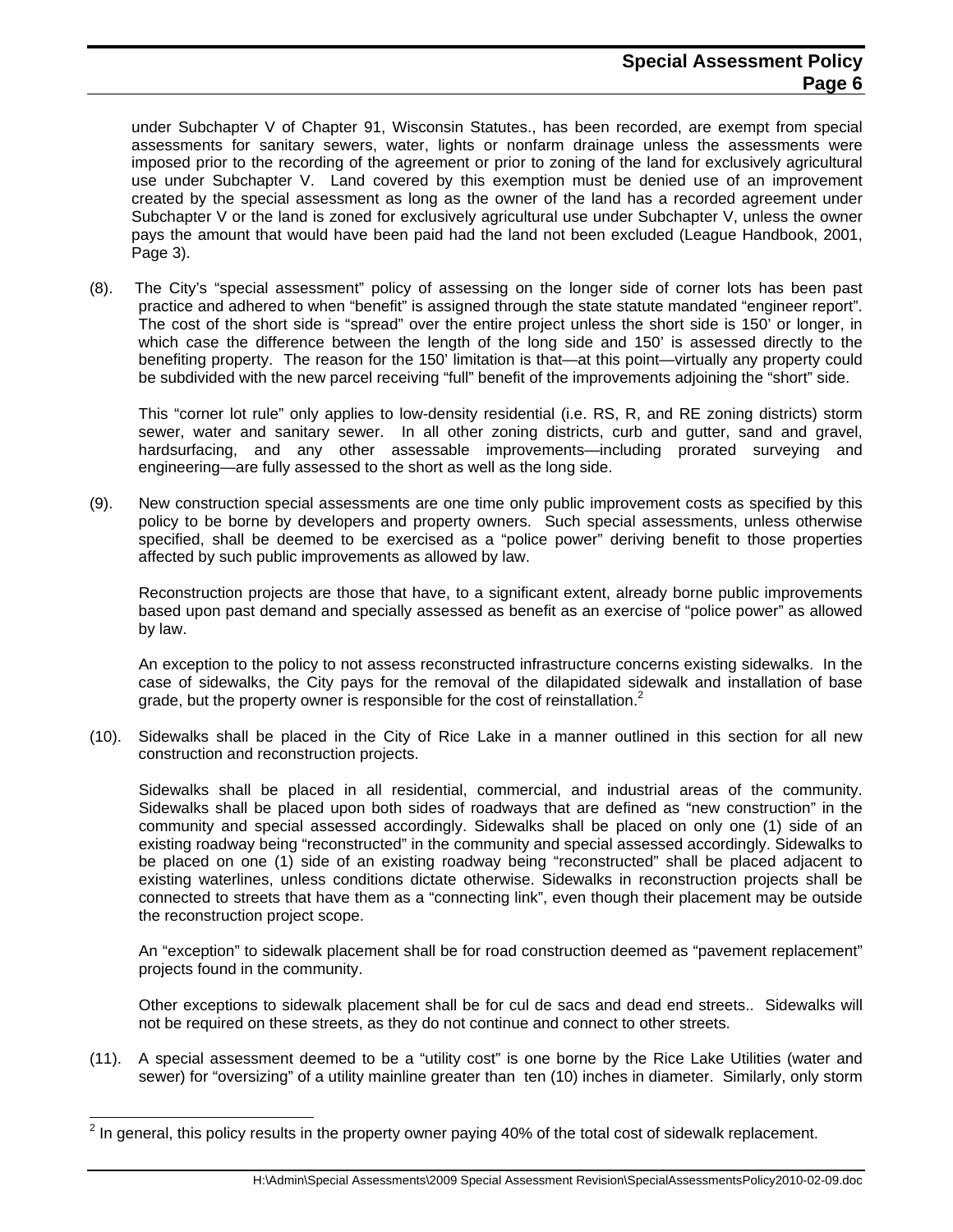sewer up to 24 inches (24") in diameter is specially assessed to the benefiting properties; with the City General Fund to pay the incremental cost of storm sewer greater than 24 inches in diameter.

- (12). Water and sanitary sewer special assessment costs deemed to be considered as "connecting links" are defined as that portion of a public improvement system that crosses an area where there are not benefiting properties to appropriate such costs against (EX: U.S. Highway 53 or Red Cedar River) or it involves lift stations. Rice Lake Utilities, in such cases, shall pay entirely for such "connecting links" as opposed to "spreading" such costs over the entire public improvement project.
- (13). Public improvement requests by (a) property owner(s) representing at least forty percent (40%) of the benefiting frontage will be considered by the City of Rice Lake once it is in receipt of a petition for such infrastructure project. The City Engineer will then prepare an engineering report in accordance with various municipal ordinances, policies and Wisconsin State Statutes for presentation in writing to the property owners for their consideration. The property owners will be provided a "lien acceptance" document, when the engineering report is presented in writing to them, to decide whether or not they will pay for their special assessments that they have been determined to "benefit" from either upon "project completion" or over a ten (10) year time period.

 Should the property owners fail to collectively provide "lien acceptance" documents for either "upon project completion" or "over a ten (10) year time period" for forty percent (40%) of the benefiting frontage, the City will consider that the property owners are not "in favor" of such "public improvements" and such consideration will "cease and desist" with no special assessment public hearing scheduled to consider their imposition. The City considers those who duly sign a petition or written letter for public improvements as the "developer", who will then pay their special assessments upon "project completion" as defined in  $(5)$ .<sup>3</sup>

(14). The Common Council may grant an exception to any portion of the special assessment policy in those cases in which unusual, exceptional factors or conditions exist.

## **V. CONCLUSION**

l

The City of Rice Lake's special assessment policies for public improvements conform to Wisconsin State Statutes and its Subdivision and Platting Code. Wisconsin State Statutes do allow municipalities to contain different or added procedures from those already established by law, but at a minimum must include provisions for notice to owners of property being assessed and a hearing on the proposed special assessment (League Handbook, 2001, Page 2).

Special assessment policies do have variations to them, as there are no "right or wrong" answers as to how public improvement costs are paid for when development occurs. If such policies could be "defined" in a "right or wrong" application, they would have been "boiler plated" in ordinance form by many Wisconsin municipalities years ago. However, this is not the case, as noted in the introduction section of this document that describes a "flexibility" need for special assessments as they are being administered. Policies, no matter how well written (like laws or ordinances), cannot simply address all public improvement cost concerns that come about as projects are undertaken.

Rice Lake's special assessments are applied as a "police power" action to insure "…the health, safety, and welfare of the public". Efforts are made to levy special assessments for public improvements in a just and fair manner as practicable under the law. Not all property owners who are deemed to "benefit" from any and all public improvements will agree with the special assessments levied against them. These disagreements than become part of a special assessment decision-making process during and after a "public hearing" on them.

 $3$ In order to be valid, the petition must clearly indicate that the signatories will be assessed on project completion. The requirement for a petition to contain 40% of the benefitting properties is to insure (1) the City does not incur engineering costs for a project which is not desired by a significant number of property owners, (2) that the Council will be receiving significant upfront financing to help advance the project from its current schedule, and (3) and that the benefitting property owners are aware of the proposed project.